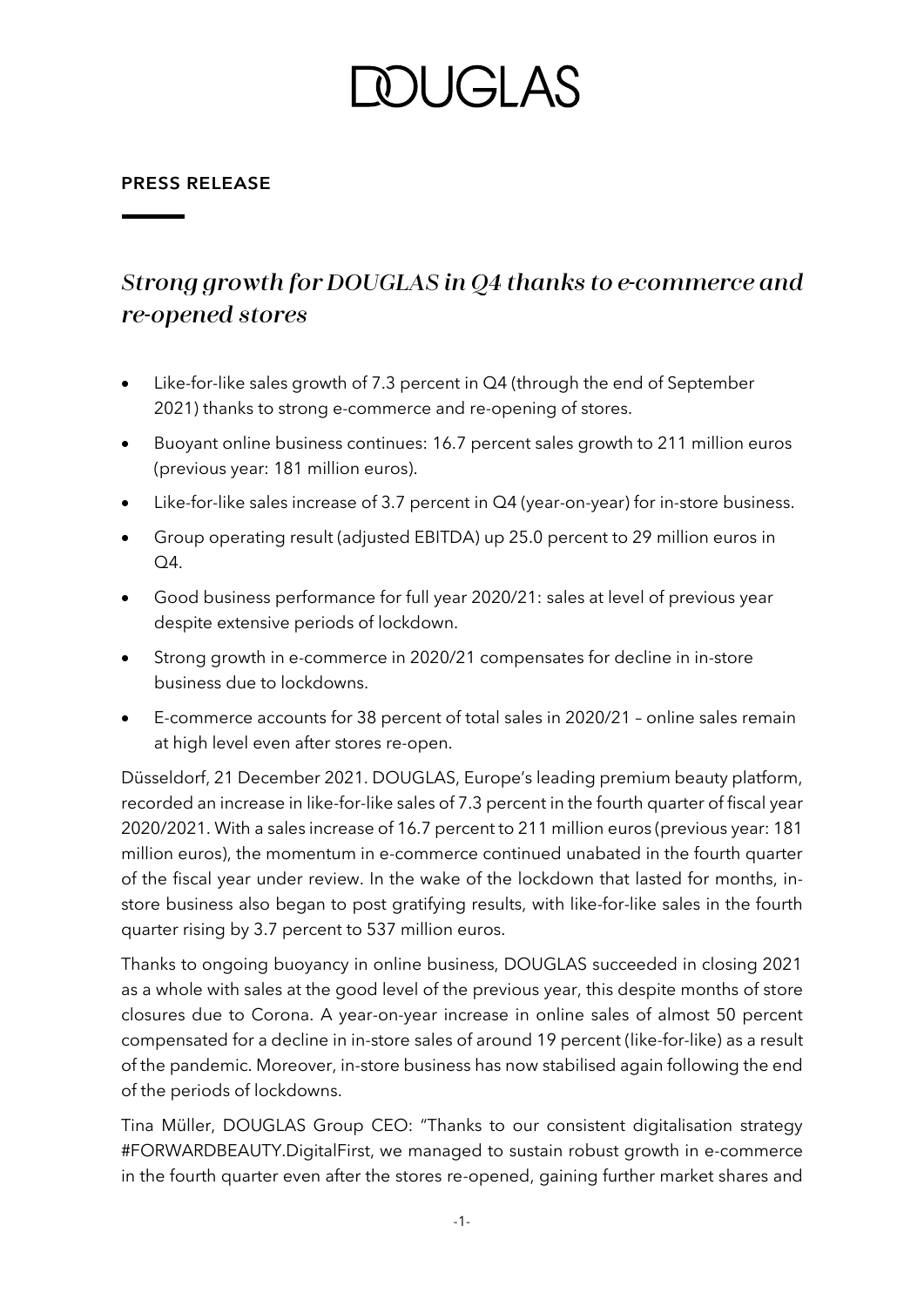# **DOUGLAS**

outperforming the market as a whole. After months of lockdowns in the previous quarters, the stores have now bounced back well. At the same time, we've augmented our operating result and, thus, also our profitability by a significant degree."

Compared to the full year 2018/2019 (the period before COVID-19), this translates to a rise in Group sales of 10 percent, while sales in e-commerce doubled.

After months of lockdowns, the fourth quarter saw a recovery in in-store business too, this segment posting a like-for-like increase in sales of 3.7 percent to 537 million euros. In the fourth quarter, therefore, DOUGLAS recorded enduring growth in both in-store and digital sales channels.

"Long before the COVID-19 pandemic took hold, we began to turn DOUGLAS into a digitalised premium beauty platform," says Müller. "This early change of strategy meant that we were well-equipped to deal with a crisis like Corona when it arrived. Our business model is extremely resilient. Our platform strategy for beauty which comprises ecommerce, marketplace and stores appears to be working well. We want to invest in further developing e-commerce while bolstering our in-store business in order to extend our leading position and shape the future of the industry from a position of strength."

### E-commerce remains strong: further expansion of position in core markets

DOUGLAS' e-commerce segment posted outstanding results throughout the whole of fiscal year 2020/21 with growth of almost 47 percent. The company succeeded in expanding its strong market position in all key countries. "It is remarkable how the platform strategy evolves. We have already rolled out our marketplace in five countries, thus increasing the online sales share from 25 percent to 38 percent. This underlines our position as the leading one-stop shopping destination for premium beauty in Europe," says Vanessa Stützle, Chief Digital Officer DOUGLAS Group.

In addition, DOUGLAS again posted significant gains in all key e-commerce indicators in the fourth quarter of the year. "DOUGLAS is a top brand that has been gaining more and more appeal among younger target groups," says Stützle. The average value per basket rose by around 4 percent to 70 euros in the fourth quarter. The percentage of ecommerce sales generated from orders from mobile devices rose by around 5 percentage points to 71 percent. "We're particularly pleased with the number of new customers in e-commerce, which is 12 percent above last year's figure," says Stützle. "At peak times, we're now receiving as many as 32,000 orders an hour from customers across all DOUGLAS systems."

### Strategic expansion of the product range

In addition to rolling out several new exclusive and trending brands, fiscal year 2020/21 saw DOUGLAS expand its product range to include more than 160,000 products in its online shop, marketplace and stores. This constitutes an increase of more than 20 percent compared to the previous year. As the health and beauty markets increasingly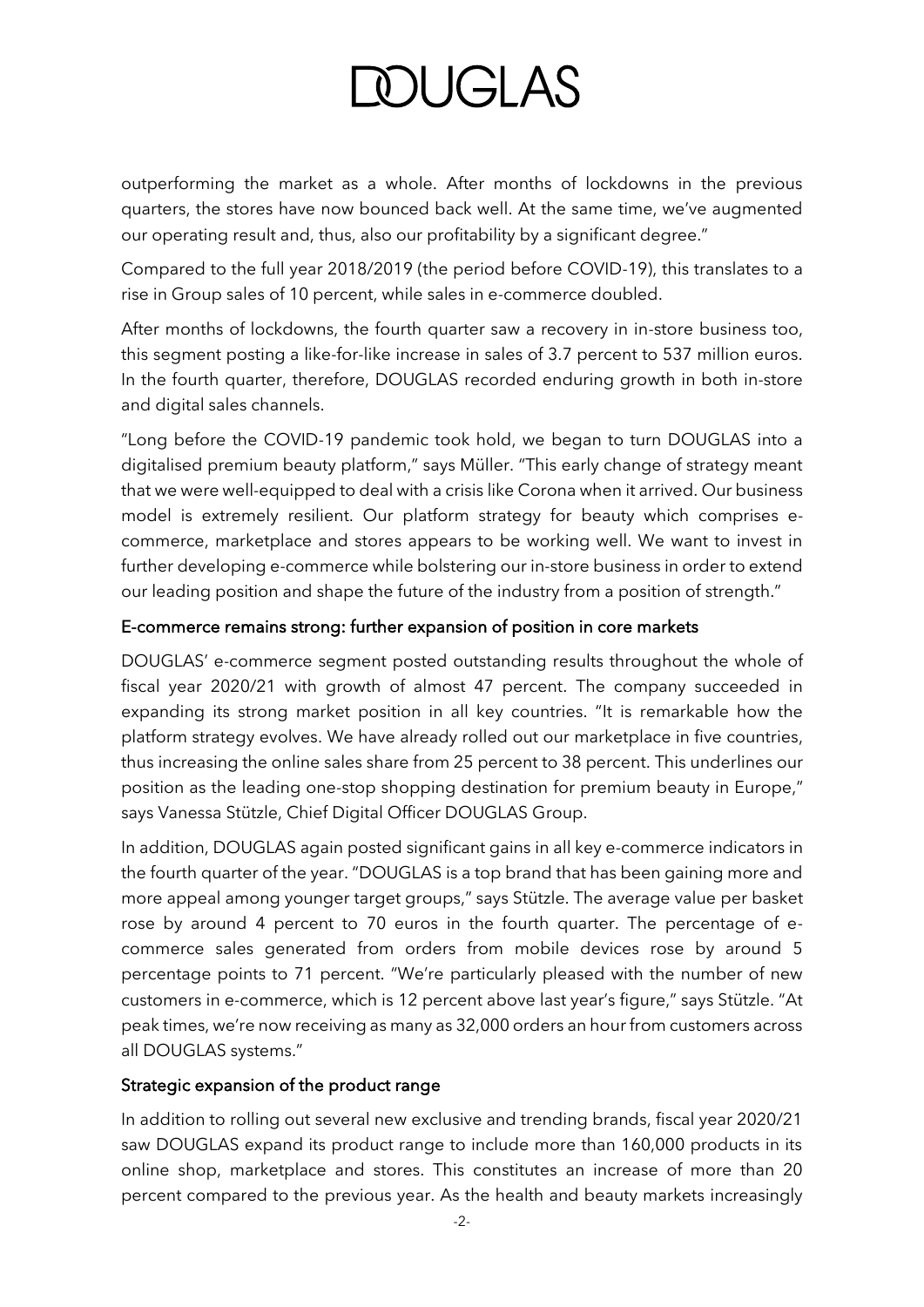### **DOUGLAS**

converge, DOUGLAS believes that the pharmacy cosmetics market harbours considerable potential for growth. Indeed, pharmacy brands such as Orthomol Beauty and Phyto have already been incorporated successfully into the product range. The fourth quarter also saw the first pharmacy counter open in DOUGLAS's flagship store on the Zeil shopping street in Frankfurt.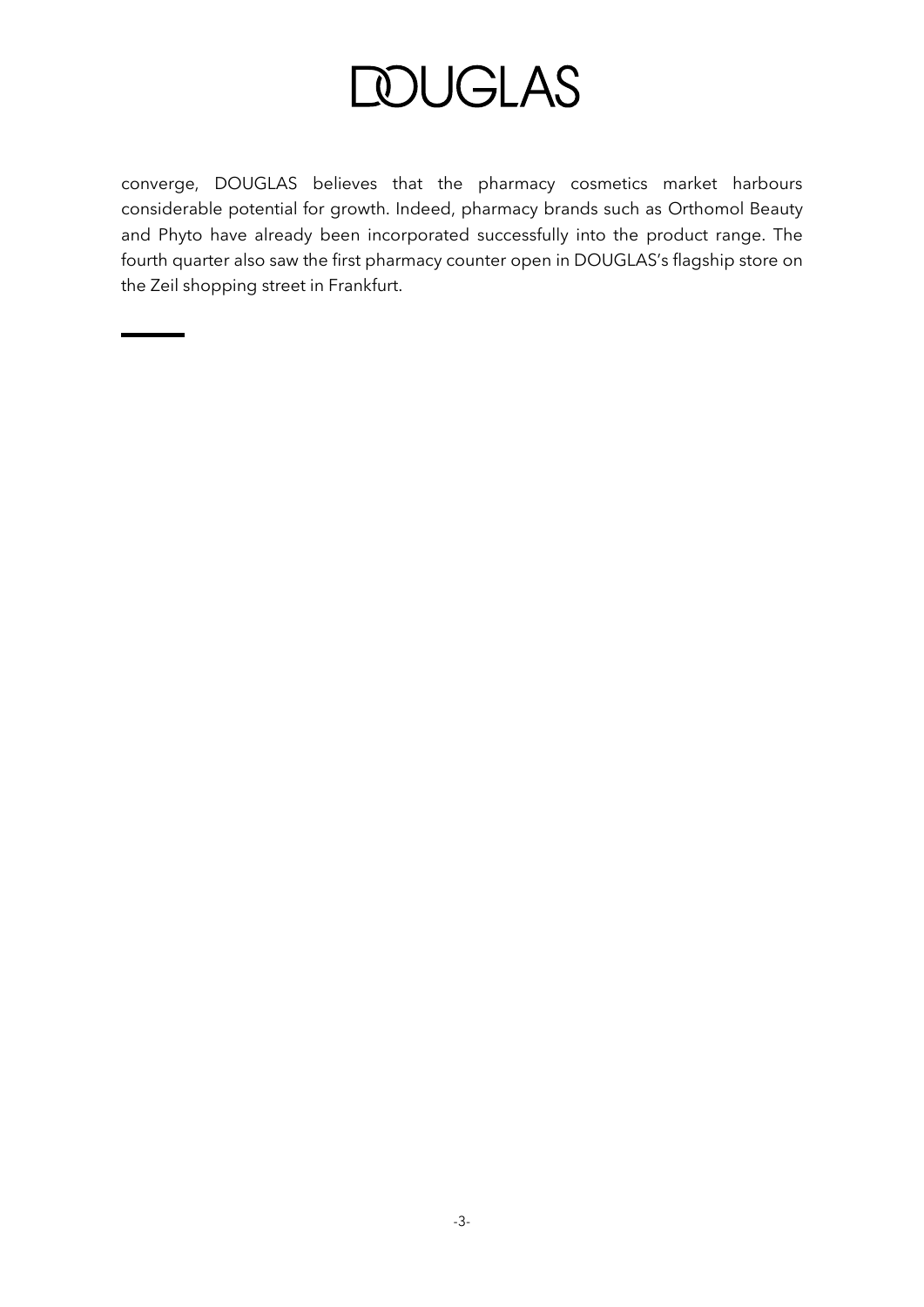## *OUGLAS*

#### **ABOUT DOUGLAS:**

DOUGLAS is the leading premium beauty platform in Europe. Offering more than 160,000 beauty and lifestyle products in online shops, the beauty marketplace and over 2,000 stores, DOUGLAS inspires customers to live their own kind of beauty by offering a previously unparalleled assortment. The continued expansion of the fast-growing e-commerce business is the focus of the #FORWARDBEAUTY.DigitalFirst strategy programme. In fiscal year 2020/2021, DOUGLAS generated sales of 3.1 billion euros in the areas of perfumery, decorative cosmetics, skin and hair care as well as nutritional supplements, health and accessories.

#### **PRESS CONTACT**

Peter Wübben Head of Corporate Communications Phone: +49 211 16847 8569 E-mail: pr@douglas.de

|                                              | Q4 19/20     | Q4 20/21                    | Change                 |
|----------------------------------------------|--------------|-----------------------------|------------------------|
| Group sales                                  |              | €727 million   €752 million | +7.3 percent           |
| Sales stores                                 |              | €542 million   €537 million | +3.7 percent*          |
| Sales e-commerce                             |              | €181 million   €211 million | +16.7 percent          |
| E-commerce as<br>a percentage of Group sales | 24.9 percent | 28.0 percent                | +3.1 percentage points |
| <b>Adjusted EBITDA</b>                       | €23 million  | €29 million                 | +25.0 percent          |
| Liquidity (30 September)                     | €91 million  | €240 million                | +164 percent           |

#### **OVERVIEW FINANCIAL RESULTS**

\* like-for-like